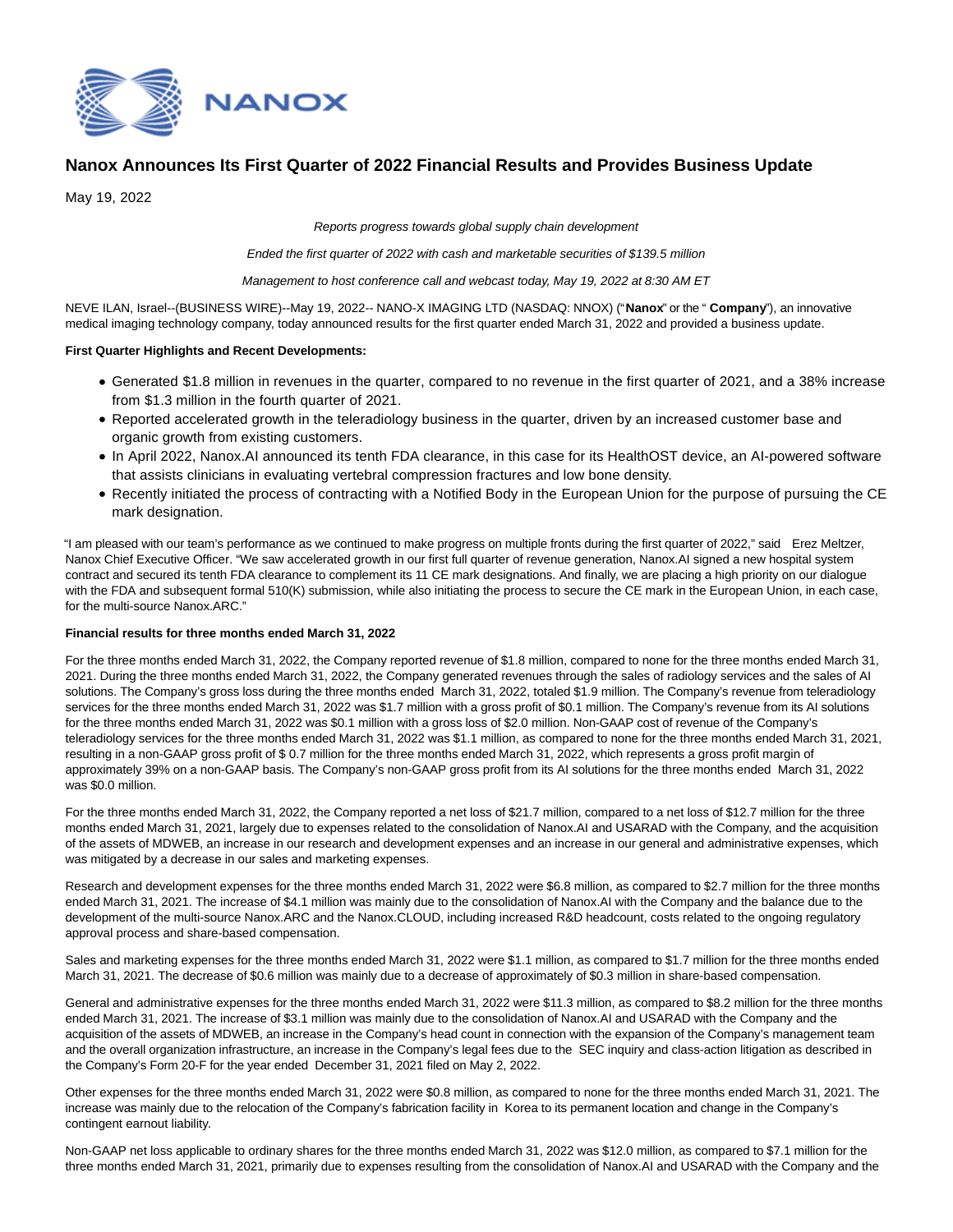acquisition of the assets of MDWEB, and an increase in the Company's research and development expenses and its general and administrative expenses. Non-GAAP cost of revenue for the three months ended March 31, 2022 was \$1.1 million, as compared to none for the three months ended March 31, 2021. Non-GAAP research and development expenses for the three months ended March 31, 2022 were \$5.3 million, as compared to \$2.1 million for the three months ended March 31, 2021. Non-GAAP sales and marketing expenses for the three months ended March 31, 2022 were \$0.8 million, as compared to \$1.2 million for the three months ended March 31, 2021. Non-GAAP general and administrative expenses for the three months ended March 31, 2022 were \$6.1 million, as compared to \$3.7 million for the three months ended March 31, 2021.

A reconciliation between GAAP and non-GAAP financial measures for the three-month periods ended March 31, 2022 and 2021 is provided in the financial results that are part of this press release. The difference between the GAAP and non-GAAP financial measures above is mainly attributable to amortization of intangible assets, share-based compensation, secondary offering expenses and legal fees in connection with class-action litigation and the SEC inquiry

## **Liquidity and Capital Resources**

As of March 31, 2022, the Company had \$73.7 million of cash, cash equivalents and short-term marketable securities and \$65.7 million of long-term marketable securities. As of March 31, 2022, the Company had total current assets of \$78.1 million and total current liabilities of \$51.0 million creating a working capital of \$27.1 million.

As of December 31, 2021, the Company had \$88.7 million of cash, cash equivalents and short-term marketable securities and \$67.8 million of long-term marketable securities. As of December 31, 2021, the Company had total current assets of \$94.9 million and total current liabilities of \$52.8 million creating a working capital of \$42.1 million.

The decrease in the Company's cash and cash equivalents of \$11.7 million and decrease in its short-term marketable securities of \$3.3 million were primarily due to negative cash flow from operations of \$11.5 million and cash used in investing activities of \$4.8 million during the three months ended March 31, 2022.

During the first quarter of 2022, the Company issued 192,927 ordinary shares due to the exercise of warrants and 6,746 ordinary shares due to the exercise of options. The Company also issued 89,286 ordinary shares to the former shareholders of Nanox AI due to the achievement of a milestone. The Company generated approximately \$0.4 million in gross proceeds from the exercise of options and warrants.

#### **Other Assets**

The Company ended the period with property and equipment, net of \$41.1 million. The increase of \$3.7 million as of March 31, 2022, from December 31, 2021 is mainly attributed to the completion of the construction of the Company's fabrication facility in South Korea.

As of March 31, 2022, the Company had intangible assets of \$157.5 million as compared to \$160.1 million as of December 31, 2021. The decrease is attributable to the amortization for the periodic amortization of intangible assets.

Net cash used in operating activities during the three months ended March 31, 2022 was approximately \$11.5 million compared with \$4.4 million during the three months ended March 31, 2021.

As of March 31, 2022, the Company had approximately 52.1 million shares outstanding as compared to 51.8 million shares outstanding as of December 31, 2021. The increase was mainly due to an exercise of 192,927 warrants and issuance of 89,286 shares to the former shareholders of Nanox AI due to the achievement of a milestone.

#### **Other matters**

On May 16, 2022, the Company's Board of Directors (the "Board") has approved the appointment to the Board of Ms. So Young Shin who was nominated for this position by SK Square Co. Ltd ("SKTQ") under the Investor Rights Agreement between the Company and SKTQ. SKTQ is an entity that was spun off from SK Telecom ("SKT") in November 2021. The appointment is until the 2023 annual shareholders meeting of the Company. Ms. Shin has served as the CEO of SK Square Americas Inc. (formerly, SK Telecom TMT Investment Corp, the US investment arm of SKSQ) since January 2020 and among other investments led the investment of SKT in the Company. Prior to that, Ms. Shin held various managerial positions in SKT for over 15 years. Ms. Shin has an MBA degree from Oxford University UK and MA degree (Economics) from Seoul National University Korea. The Board has determined that Ms. Shin qualifies as an independent director under NASDAQ rules.

### **Conference call and webcast details**

Thursday, May 19, 2022 @ 8:30am ET

Investor US/Canada toll-free dial-in: (877) 550-3765

Investor US/Canada International dial-in: (409) 937-8962

Conference ID: 8476729

Webcast link[: https://edge.media-server.com/mmc/p/7ueeg2mh](https://cts.businesswire.com/ct/CT?id=smartlink&url=https%3A%2F%2Fedge.media-server.com%2Fmmc%2Fp%2F7ueeg2mh&esheet=52724124&newsitemid=20220519005342&lan=en-US&anchor=https%3A%2F%2Fedge.media-server.com%2Fmmc%2Fp%2F7ueeg2mh&index=1&md5=7f7ed8db579e197de5a0217f26dfbe48)

### **About Nanox:**

Nanox (NASDAQ: NNOX) is focused on applying its proprietary medical imaging technology and solutions to make diagnostic medicine more accessible and affordable across the globe. The vision of Nanox is to increase the early detection of medical conditions that are discoverable by medical image technologies based on X-rays, which we believe is key to increasing early prevention and treatment, improving health outcomes, and, ultimately, saving lives. We are developing a holistic imaging solution, which includes the Nanox System, comprised of the Nanox.ARC using our novel MEMs X-ray source technology, and the Nanox.CLOUD, a companion cloud software, integrated with AI solutions and teleradiology services. For more information, please visi[t www.nanox.vision.](https://cts.businesswire.com/ct/CT?id=smartlink&url=http%3A%2F%2Fwww.nanox.vision&esheet=52724124&newsitemid=20220519005342&lan=en-US&anchor=www.nanox.vision&index=2&md5=4dc0972a72dac917bd2dff584928acd8)

#### **Forward-Looking Statements:**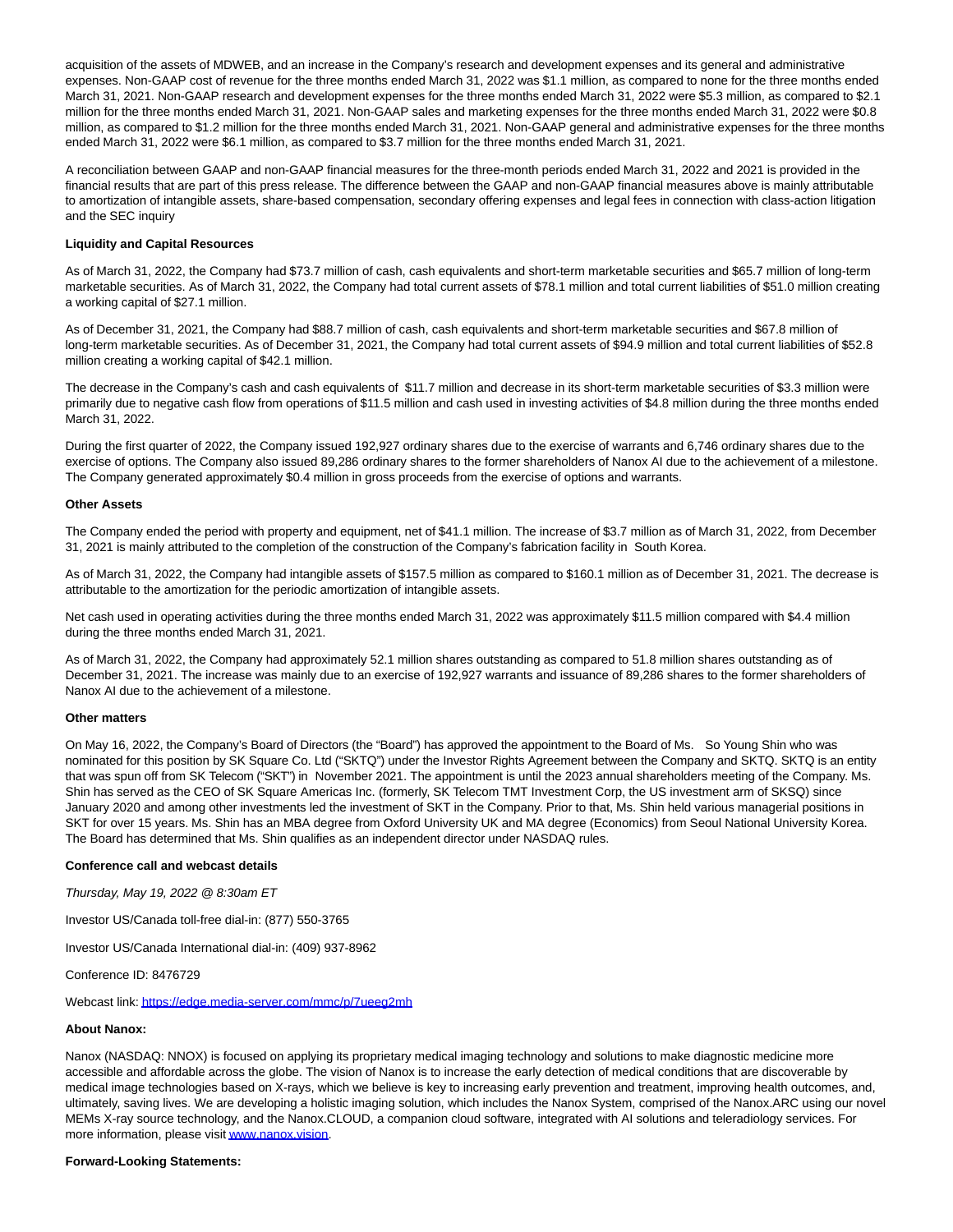This press release may contain forward-looking statements that are subject to risks and uncertainties. All statements that are not historical facts contained in this press release are forward-looking statements. Such statements include, but are not limited to, any statements relating to the initiation, timing, progress and results of the Company's research and development, manufacturing and commercialization activities with respect to its X-ray source technology and the Nanox.Arc, the ability to realize the expected benefits of its recent acquisitions and the projected business prospects of the Company and the acquired companies. In some cases, you can identify forward-looking statements by terminology such as "can," "might," "believe," "may," "estimate," "continue," "anticipate," "intend," "should," "plan," "should," "could," "expect," "predict," "potential," or the negative of these terms or other similar expressions. Forward-looking statements are based on information the Company has when those statements are made or management's good faith belief as of that time with respect to future events and are subject to risks and uncertainties that could cause actual performance or results to differ materially from those expressed in or suggested by the forward-looking statements. Factors that could cause actual results to differ materially from those currently anticipated include: risks related to (i) Nanox's ability to complete development of the Nanox System; (ii) Nanox's ability to successfully demonstrate the feasibility of its technology for commercial applications; (iii) Nanox's expectations regarding the necessity of, timing of filing for, and receipt and maintenance of, regulatory clearances or approvals regarding its technology, the Nanox.Arc and Nanox.CLOUD from regulatory agencies worldwide and its ongoing compliance with applicable quality standards and regulatory requirements; (iv) Nanox's ability to realize the anticipated benefits of the recent acquisitions, which may be affected by, among other things, competition, brand recognition, the ability of the acquired companies to grow and manage growth profitably and retain their key employees; (v) Nanox's ability to enter into and maintain commercially reasonable arrangements with third-party manufacturers and suppliers to manufacture the Nanox.Arc; (vi) the market acceptance of the Nanox System and the proposed pay-per-scan business model; (vii) Nanox's expectations regarding collaborations with third-parties and their potential benefits; and (viii) Nanox's ability to conduct business globally; (ix) changes in global, political, economic, business, competitive, market and regulatory forces; and (x) risks related to business interruptions resulting from the COVID-19 pandemic or similar public health crises, among other things.

For a discussion of other risks and uncertainties, and other important factors, any of which could cause Nanox's actual results to differ from those contained in the Forward-Looking Statements, see the section titled "Risk Factors" in Nanox's Annual Report on Form 20-F for the year ended December 31, 2021, and subsequent filings with the U.S. Securities and Exchange Commission. The reader should not place undue reliance on any forward-looking statements included in this press release.

Except as required by law, Nanox undertakes no obligation to update publicly any forward-looking statements after the date of this report to conform these statements to actual results or to changes in the Company's expectations.

#### **Non-GAAP Financial Measures**

This press release includes information about certain financial measures that are not prepared in accordance with generally accepted accounting principles in the United States ("GAAP"), including non-GAAP net loss attributable to ordinary shares, non-GAAP cost of revenue, non-GAAP research and development expenses, non-GAAP marketing expenses and non-GAAP general and administrative expenses. These non-GAAP measures are not based on any standardized methodology prescribed by GAAP and are not necessarily comparable to similar measures presented by other companies. Non-GAAP net loss attributable to ordinary shares, non-GAAP cost of revenue, non-GAAP research and development expenses, non-GAAP marketing expenses and non-GAAP general and administrative expenses adjusts (as applicable) for amortization of intangible assets, stock-based compensation expenses, secondary offering expenses and legal fees in connection with class-action litigation and the SEC inquiry. The Company's management and board of directors utilize these non-GAAP financial measures to evaluate the Company's performance. The Company provides these non-GAAP measures of the Company's performance to investors because management believes that these non-GAAP financial measures, when viewed with the Company's results under GAAP and the accompanying reconciliations, are useful in identifying underlying trends in ongoing operations. However, non-GAAP net loss attributable to ordinary shares, non-GAAP cost of revenue, non-GAAP research and development expenses, non-GAAP marketing expenses and non-GAAP general and administrative expenses are not measures of financial performance under GAAP and, accordingly, should not be considered as alternatives to GAAP measures as indicators of operating performance. Further, non-GAAP net loss attributable to ordinary shares, non-GAAP cost of revenue, non-GAAP research and development expenses, non-GAAP marketing expenses and non-GAAP general and administrative expenses should not be considered measures of the Company's liquidity. A reconciliation of certain GAAP to non-GAAP financial measures has been provided in the tables included in this press release.

# **NANO-X IMAGING LTD. UNAUDITED CONDENSED CONSOLIDATED BALANCE SHEETS**

(U.S. dollars in thousands except share and per share data)

|                                                                                                              | March 31,<br>2022 | <b>December</b><br>31.<br>2021 |
|--------------------------------------------------------------------------------------------------------------|-------------------|--------------------------------|
|                                                                                                              | <b>Unaudited</b>  | <b>Audited</b>                 |
| <b>Assets</b>                                                                                                |                   |                                |
| <b>CURRENT ASSETS:</b>                                                                                       |                   |                                |
| Cash and cash equivalents                                                                                    | 54,924            | 66,645                         |
| Marketable Securities - short term                                                                           | 18,760            | 22,066                         |
| Accounts receivables net of allowance for credit losses of \$135 and \$137 thousand as of March 31, 2022 and |                   |                                |
| December 31, 2021, respectively.                                                                             | 1,090             | 1,051                          |
| Prepaid expenses                                                                                             | 2,076             | 3,129                          |
| Other current assets                                                                                         | 1,267             | 1,966                          |
| <b>TOTAL CURRENT ASSETS</b>                                                                                  | 78,117            | 94,857                         |
| <b>NON-CURRENT ASSETS:</b>                                                                                   |                   |                                |
| Restricted cash                                                                                              | 124               | 127                            |
| Property and equipment, net                                                                                  | 41,185            | 37,435                         |
| Operating lease right-of-use asset                                                                           | 1,812             | 1,725                          |
| Marketable Securities - long term                                                                            | 65,660            | 67,845                         |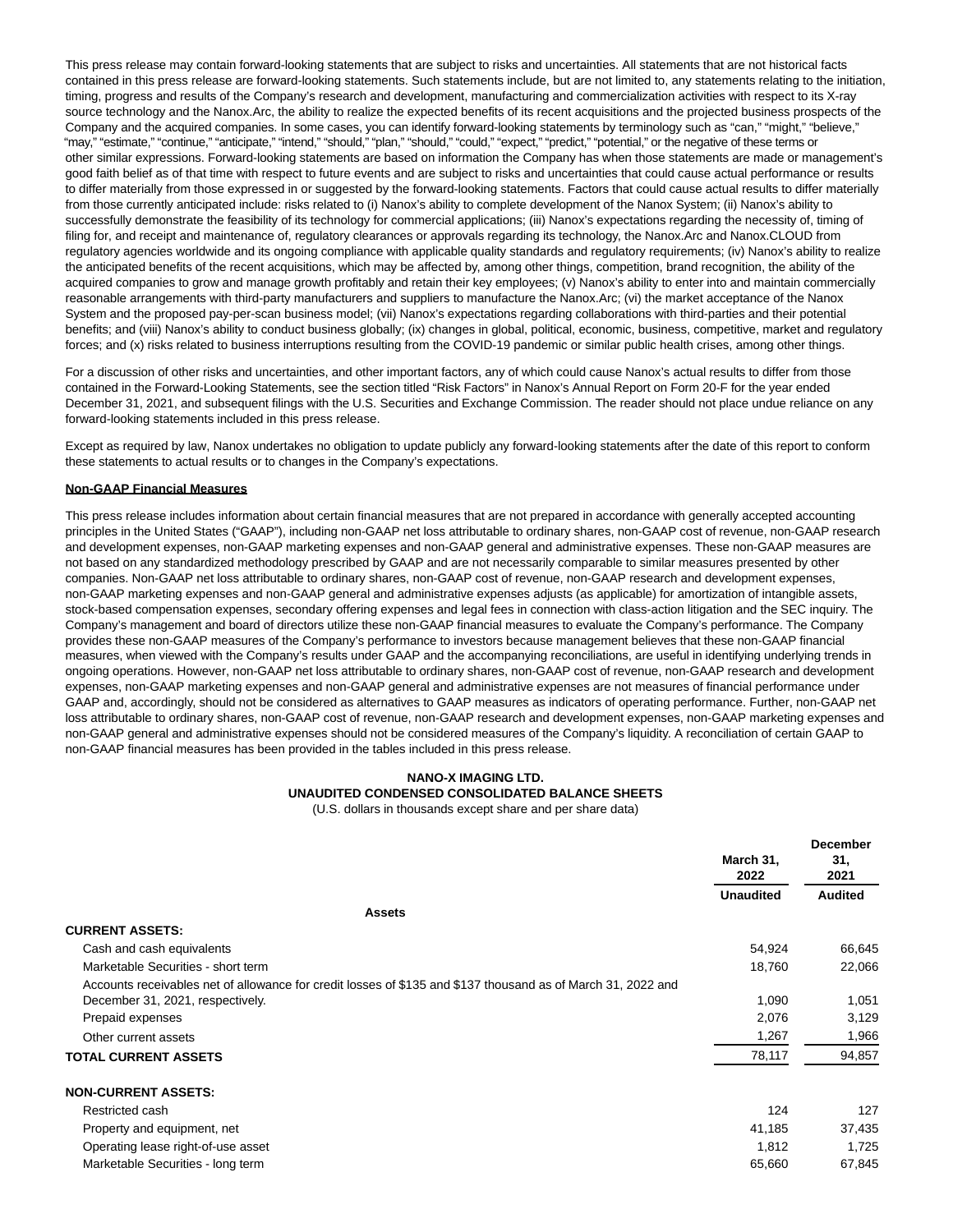| Intangible Assets                           | 99.174  | 101,826 |
|---------------------------------------------|---------|---------|
| Goodwill                                    | 58,298  | 58,298  |
| Other non-current assets                    | 2,835   | 1,057   |
| <b>TOTAL NON-CURRENT ASSETS</b>             | 269,088 | 268,313 |
| <b>TOTAL ASSETS</b>                         | 347,205 | 363,170 |
| <b>Liabilities and Shareholders' Equity</b> |         |         |
| <b>CURRENT LIABILITIES:</b>                 |         |         |
| Accounts payable                            | 3,714   | 3,134   |
| Accrued expenses                            | 2,435   | 3,611   |
| Loan from a Government Agency               | 145     | 145     |
| Deferred revenue                            | 283     | 247     |
| Contingent short term earnout liability     | 40,678  | 42,471  |
| Current maturities of operating leases      | 952     | 881     |
| Other current liabilities                   | 2,842   | 2,262   |
| <b>TOTAL CURRENT LIABILITIES</b>            | 51,049  | 52,751  |
| <b>NON-CURRENT LIABILITIES:</b>             |         |         |
| Non-current operating lease liabilities     | 951     | 950     |
| Long term loan                              | 3,717   | 3,796   |
| Non-current deferred revenue                | 355     | 415     |
| Contingent long-term earnout liability      | 7,028   | 5,814   |
| Deferred tax liability                      | 6,885   | 7,063   |
| Other long-term liabilities                 | 222     | 233     |
| <b>TOTAL NON-CURRENT LIABILITIES</b>        | 19,158  | 18,271  |
| <b>TOTAL LIABILITIES</b>                    | 70,207  | 71,022  |

### **SHAREHOLDERS' EQUITY:**

Ordinary Shares, par value NIS 0.01 per share, 100,000,000 authorized at March 31, 2022 and December 31 2021, 52,080,400 and 51,791,441 issued and outstanding at March 31, 2022 and December 31 2021,

| respectively                               | 150       | 149       |
|--------------------------------------------|-----------|-----------|
| Additional paid-in capital                 | 446.696   | 438.820   |
| Accumulated other comprehensive deficit    | (1.968)   | (607)     |
| Accumulated deficit                        | (167.880) | (146.214) |
| TOTAL SHAREHOLDERS' EQUITY                 | 276.998   | 292.148   |
| TOTAL LIABILITIES AND SHAREHOLDERS' EQUITY | 347.205   | 363.170   |

The accompanying notes are an integral part of these unaudited condensed consolidated financial statements

#### **NANO-X IMAGING LTD.**

# **UNAUDITED CONDENSED CONSOLIDATED STATEMENTS OF OPERATIONS AND COMPREHENSIVE LOSS**

(U.S. dollars in thousands except share and per share data)

|                                           |           | <b>Three Months Ended</b><br>March 31, |  |
|-------------------------------------------|-----------|----------------------------------------|--|
|                                           | 2022      | 2021                                   |  |
| <b>REVENUE</b>                            | 1,808     |                                        |  |
| <b>COST OF REVENUE</b>                    | 3,727     |                                        |  |
| <b>GROSS LOSS</b>                         | (1,919)   |                                        |  |
| <b>OPERATING EXPENSES:</b>                |           |                                        |  |
| Research and development                  | 6,830     | 2,709                                  |  |
| Marketing                                 | 1,106     | 1,748                                  |  |
| General and administrative                | 11,289    | 8,194                                  |  |
| Other expenses                            | 798       |                                        |  |
| <b>TOTAL OPERATING EXPENSES</b>           | 20,023    | 12,651                                 |  |
| <b>OPERATING LOSS</b>                     | (21, 942) | (12, 651)                              |  |
| <b>FINANCIAL INCOME (EXPENSES), net</b>   | 126       | (66)                                   |  |
| <b>OPERATING LOSS BEFORE INCOME TAXES</b> | (21, 816) | (12, 717)                              |  |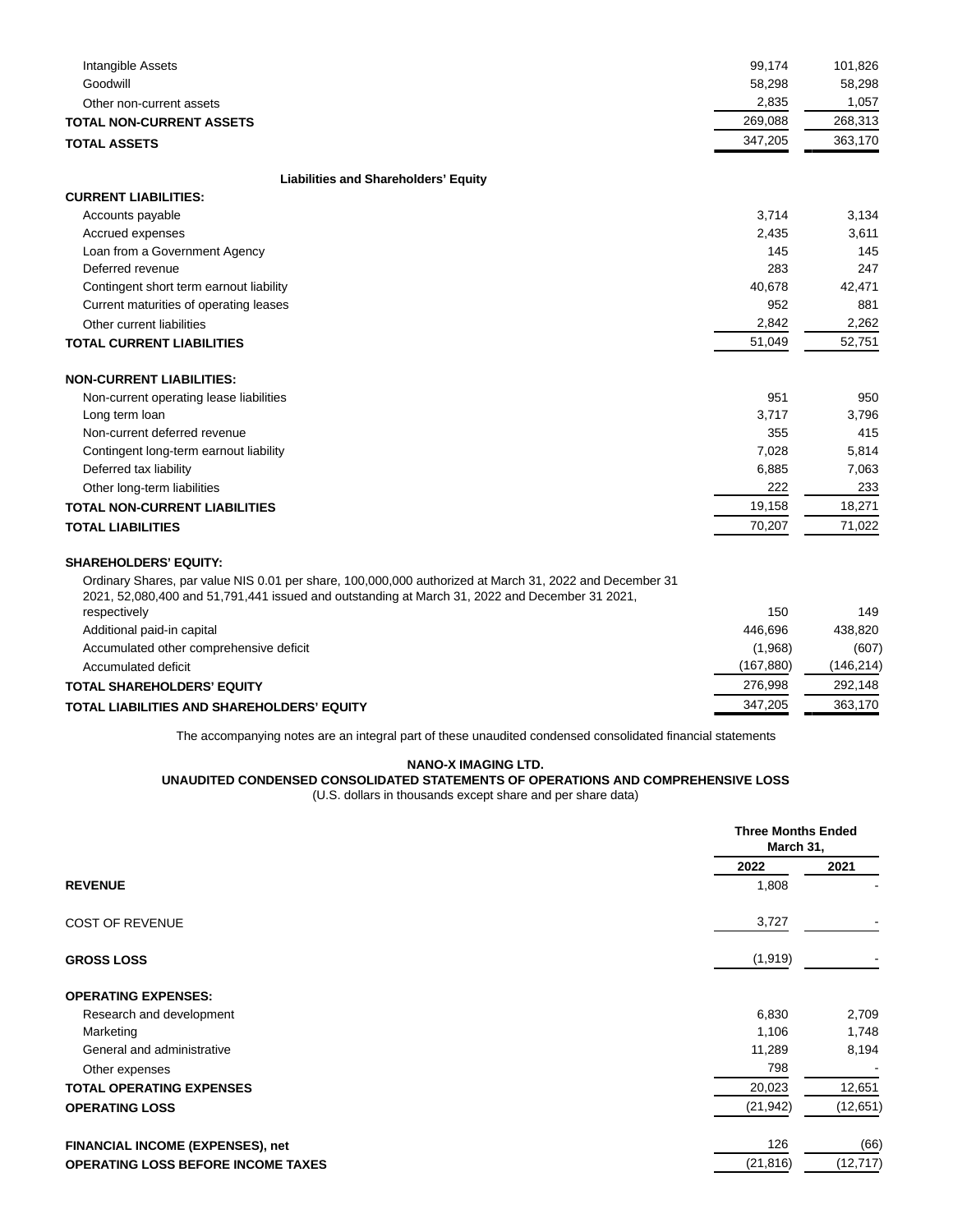| <b>INCOME TAX BENEFIT</b>                                                                      | 150       |           |
|------------------------------------------------------------------------------------------------|-----------|-----------|
| <b>NET LOSS</b>                                                                                | (21,666)  | (12, 717) |
| <b>BASIC AND DILUTED LOSS PER SHARE</b>                                                        | (0.41)    | (0.27)    |
| Weighted average number of basic and diluted shares of common stock outstanding (in thousands) | 52,124    | 46,839    |
| <b>Comprehensive Loss:</b>                                                                     |           |           |
| Net Loss                                                                                       | (21,666)  | (12, 717) |
| Other comprehensive loss:                                                                      |           |           |
| Unrealized loss from available-for-sale securities                                             | (1, 361)  |           |
| Total comprehensive loss                                                                       | (23, 027) | (12, 717) |

### **NANO-X IMAGING LTD.**

# **UNAUDITED STATEMENTS OF CHANGES IN SHAREHOLDERS' EQUITY**

(U.S. dollars in thousands, except share and per share data)

|                                                                             | <b>Ordinary shares</b> |                          | <b>Additional</b>  | Accumulated<br>other      |                        |          |
|-----------------------------------------------------------------------------|------------------------|--------------------------|--------------------|---------------------------|------------------------|----------|
|                                                                             | Number of<br>shares    | Amount                   | paid-in<br>capital | comprehensive<br>deficit  | Accumulated<br>deficit | Total    |
|                                                                             |                        |                          |                    | U.S. Dollars in thousands |                        |          |
| <b>BALANCE AT JANUARY 1, 2022</b>                                           | 51,791,441             | 149                      | 438,820            | (607)                     | (146, 214)             | 292,148  |
| Changes during the period:                                                  |                        |                          |                    |                           |                        |          |
| Issuance of ordinary shares upon exercise of options<br>under the ESOP Plan | 6.746                  | $^\star$                 | 17                 |                           |                        | 17       |
| Other comprehensive loss                                                    |                        |                          |                    | (1,361)                   | ۰.                     | (1, 361) |
| Issuance of ordinary shares upon achievement of a<br>milestone              | 89,286                 | $\star$                  | 953                |                           |                        | 953      |
| Issuance of ordinary shares upon exercise of warrants                       | 192,927                |                          | 369                |                           |                        | 370      |
| Share-based compensation                                                    |                        | $\overline{\phantom{a}}$ | 6,537              |                           |                        | 6,537    |
| Net loss for the period                                                     |                        |                          |                    |                           | (21,666)               | (21,666) |
| <b>BALANCE AT MARCH 31, 2022</b>                                            | 52,080,400             | 150                      | 446,696            | (1,968)                   | (167,880)              | 276,998  |

\*Less than \$1.

### **NANO-X IMAGING LTD. UNAUDITED STATEMENTS OF CHANGES IN SHAREHOLDERS' EQUITY (Unaudited)**

(U.S. dollars in thousands, except share and per share data)

|                                                                             | <b>Ordinary shares</b> |                          | <b>Additional</b>  | Accumulated<br>other      |                        |           |
|-----------------------------------------------------------------------------|------------------------|--------------------------|--------------------|---------------------------|------------------------|-----------|
|                                                                             | Number of<br>shares    | Amount                   | paid-in<br>capital | comprehensive<br>deficit  | Accumulated<br>deficit | Total     |
|                                                                             |                        |                          |                    | U.S. Dollars in thousands |                        |           |
| <b>BALANCE AT JANUARY 1, 2021</b>                                           | 46,100,173             | 131                      | 315,031            |                           | (84, 416)              | 230,746   |
| Changes during the period:                                                  |                        |                          |                    |                           |                        |           |
| Issuance of ordinary shares upon exercise of options<br>under the ESOP Plan | 889.953                | 2                        | 2.548              |                           |                        | 2,550     |
| Issuance of ordinary shares upon exercise of warrants                       | 604,905                | 2                        | 58                 |                           |                        | 60        |
| Share-based compensation                                                    |                        | $\overline{\phantom{a}}$ | 4.639              |                           |                        | 4,639     |
| Net loss for the period                                                     |                        |                          |                    |                           | (12, 717)              | (12, 717) |
| <b>BALANCE AT MARCH 31, 2021</b>                                            | 47,595,031             | 135                      | 322,276            |                           | (97, 133)              | 225,278   |

\*Less than \$1.

### **NANO-X IMAGING LTD. UNAUDITED CONDENSED CONSOLIDATED STATEMENTS OF CASH FLOWS** (U.S. dollars in thousands)

| <b>Three Months Ended</b> |      |
|---------------------------|------|
| March 31,                 |      |
| 2022                      | 2021 |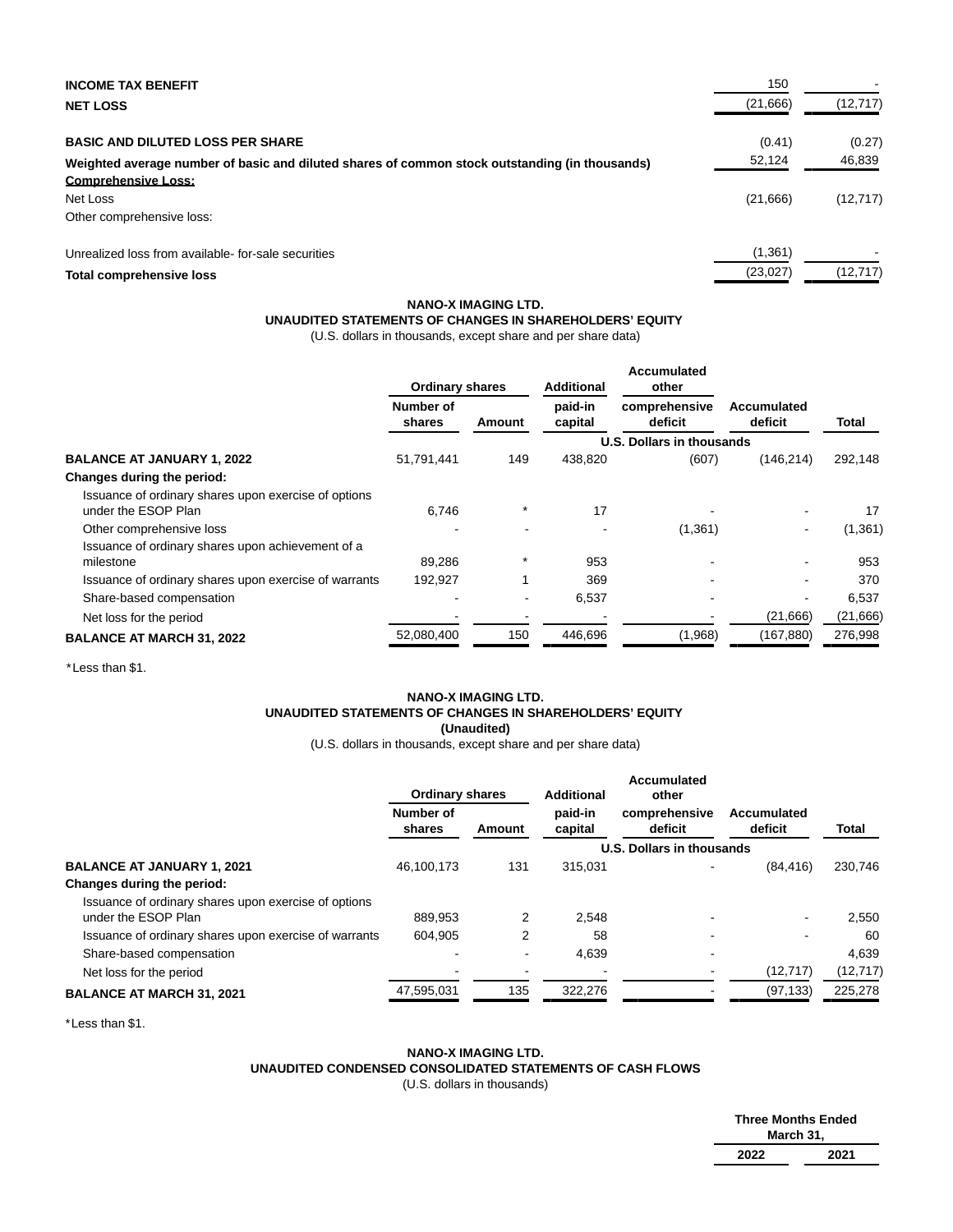| <b>CASH FLOWS FROM OPERATING ACTIVITIES:</b>                                         |           |           |
|--------------------------------------------------------------------------------------|-----------|-----------|
| Net loss for the period                                                              | (21,666)  | (12, 717) |
| Adjustments required to reconcile net loss to net cash used in operating activities: |           |           |
| Share-based compensation                                                             | 6,537     | 4,639     |
| Amortization of intangible assets                                                    | 2,653     |           |
| Interest income due to a long-term loan                                              | (80)      | $\sim$    |
| Depreciation                                                                         | 206       | 109       |
| Deferred income taxes                                                                | (178)     |           |
| Amortization of premium on marketable securities, net                                | (103)     |           |
| Impairment of property and equipment                                                 | 28        |           |
| <b>Changes in Operating Assets and Liabilities:</b>                                  |           |           |
| Accounts receivable                                                                  | (39)      |           |
| Prepaid expenses and other current assets                                            | 1,752     | 3,767     |
| Other non-current assets                                                             | (768)     | (250)     |
| Accounts payable                                                                     | 411       | (16)      |
| Operating lease assets and liabilities                                               | (15)      | (50)      |
| Accrued expenses and other liabilities                                               | (596)     | 74        |
| Change in contingent earnout liability                                               | 374       |           |
| Deferred Revenue                                                                     | (24)      |           |
| Other long-term liabilities                                                          | (11)      | 65        |
| Net cash used in operating activities                                                | (11, 519) | (4, 379)  |
| <b>CASH FLOWS FROM INVESTING ACTIVITIES:</b>                                         |           |           |
| Purchase of property and equipment                                                   | (3,815)   | (5,693)   |
| Investment in equity securities                                                      | (1,010)   |           |
| Net cash used in investing activities                                                | (4,825)   | (5,693)   |
| <b>CASH FLOWS FROM FINANCING ACTIVITIES:</b>                                         |           |           |
| Proceeds from issuance of ordinary shares and warrants, net of issuance costs        |           | 2,190     |
| Proceeds from issuance of ordinary shares upon exercise of warrants                  | 370       | 58        |
| Proceeds from Issuance of ordinary shares upon exercise of options                   | 17        |           |
| Proceeds from the sale of marketable securities                                      | 4,233     |           |
| Refund of Tax withheld due to exercise of options by employees                       |           | 13,637    |
| Net cash provided by financing activities                                            | 4,620     | 15,885    |
| NET CHANGE IN CASH AND CASH EQUIVALENTS AND RESTRICTED CASH                          | (11, 724) | 5,813     |
| CASH AND CASH EQUIVALENTS AND RESTRICTED CASH AT BEGINNING OF THE PERIOD             | 66,772    | 213,784   |
| CASH AND CASH EQUIVALENTS AND RESTRICTED CASH AT END OF THE PERIOD                   | 55,048    | 219,597   |
| SUPPLEMENTARY INFORMATION ON ACTIVITIES NOT INVOLVING CASH FLOWS -                   |           |           |
|                                                                                      | 169       | 35        |
| Purchase of property and equipment, not yet paid                                     |           | 273       |
| Operating Lease Liabilities arising from obtaining operating right-of use assets     |           |           |
| Ordinary shares issued due to exercise of warrants                                   | 953       | 2         |
| Ordinary shares issued due to achievement of milestone                               |           | 360       |
| Ordinary shares issued due to exercise of options                                    |           |           |

### **UNAUDITED RECONCILIATION OF GAAP AND NON-GAAP RESULTS (U.S. dollars in thousands (except per share data))**

# **Use of Non-GAAP Financial Measures**

The unaudited condensed consolidated financial information is prepared in conformity with accounting principles generally accepted in the United States of America ("U.S. GAAP"). The Company uses non-GAAP net income attributable to ordinary shareholders. Non-GAAP net income attributable to ordinary shareholders is net income/(loss) attributable to ordinary shareholders excluding amortization of intangible assets, share-based compensation expenses, legal fees with connection to class-actions litigation and SEC matter and secondary offering expenses. The Company believes that separate analysis and exclusion of the one-off or non-cash impact of the above reconciling items adds clarity to the constituent parts of its performance. The Company reviews this non-GAAP financial measure together with GAAP financial measures to obtain a better understanding of its operating performance. It uses the non-GAAP financial measure for planning, forecasting and measuring results against the forecast. The Company believes that non-GAAP financial measure is useful supplemental information for investors and analysts to assess its operating performance.

|                                               | <b>Three Months Ended</b><br>March 31, |        |
|-----------------------------------------------|----------------------------------------|--------|
|                                               | 2022                                   | 2021   |
| GAAP net loss attributable to ordinary shares | 21,666                                 | 12,717 |